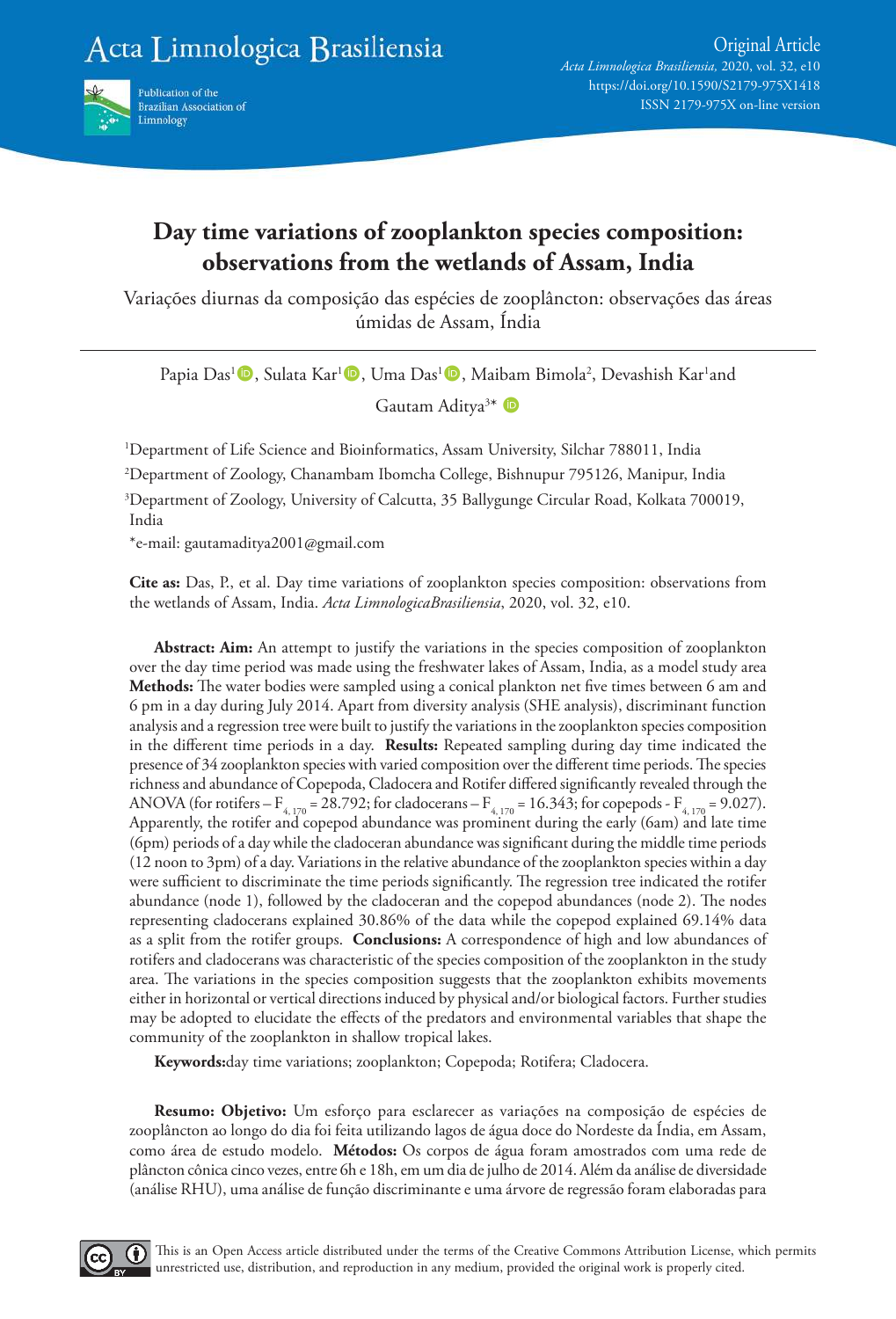esclarecer as variações na composição das espécies de zooplâncton em diferentes períodos do dia. **Resultados:** Amostras repetidas durante o dia indicaram a presença de 34 espécies de zooplâncton, com composição variada, ao longo dos diferentes períodos de tempo. A riqueza e abundância de espécies de copépodes, cladóceros e rotíferos diferiram significativamente, como demonstrado pela ANOVA (para rotíferos - F4, 170 = 28.792; para cladóceros - F4, 170 = 16.343; para copépodes - F4, 170 = 9.027). A abundância de rotíferos e copépodes foi maior nos períodos inicial (6h) e final (18h) do dia, enquanto a abundância de cladóceros foi significativa nos períodos intermediários (12h às 15h). As variações na abundância relativa das espécies de zooplâncton durante o dia foram suficientes para discriminar os períodos de tempo significativamente. A árvore de regressão indicou a abundância de rotíferos (nó 1), seguida pelas abundâncias de cladóceros e copépodes (nó 2). Os nós representando os cladóceros explicaram 30,86% dos dados, enquanto o de copépodos explicou 69,14% dos dados como uma divisão dos grupos de rotíferos. **Conclusões:** Uma correspondência de altas e baixas abundâncias de rotíferos e cladóceros foi uma característica da composição de espécies do zooplâncton na área de estudo. As variações na composição das espécies sugerem que o zooplâncton exibe movimentos tanto horizontais como verticais, induzidos por fatores físicos e/ou biológicos. Estudos adicionais são necessários para elucidar os efeitos de predadores e variáveis ambientais que moldam a comunidade do zooplâncton em lagos tropicais rasos.

**Palavras-chave:** variações diurnas; zooplâncton; Copepoda; Rotifera; Cladocera.

#### **1. Introduction**

The spatial distribution of freshwater zooplankton varies with the time in a day, owing to the movements in the vertical or the horizontal plane (Doulka & Kehayias 2008). Observations suggest that this process is repeated over time and qualify as a diel periodicity or rhythm. As a consequence of the phenomenal movement of zooplankton, the species composition varies at a particular space, with consistency of repeated patterns in short as well as long time scales (Burns & Mitchell 1980). Several hypotheses have been suggested to explain the diel variations in the composition of the zooplankton species in lakes and ponds (Burks et al., 2002; Hays, 2003; Perticarrari et al., 2003). Predator induced shifts in the spatial occupancy of the zooplankton species is considered as an important reason for the diel movement (George & Fernando, 1970; Braghin et al., 2016). Water circulation induced changes in the micronutrient availability and environmental factors like anoxia are also considered as probable reason for the movement of the zooplankton in the freshwater bodies (George & Heaney 1978; Lampert 2005). The regulatory factors influencing the movements of the zooplankton vary with the dimensions of the freshwater bodies (Siegfried et al., 1996; Miron et al., 2014). In deep lakes, the vertical movements in course of day and season are more profound, while in shallow lakes the horizontal movements are more prominent (Burks et al., 2002; Altindag et al., 2007; Rabindranath et al., 2010). Nonetheless, irrespective of the spatial dimension and the causative factors, the movements of the zooplanktons within the space are observed for almost all lentic systems, reflecting the mechanism to be an adaptive feature of the zooplankton.

Movement of the zooplankton within a fixed space may be rhythmic following a daily light cycle, the nutrient availability, predation pressure or a combination of both, as well as hypolimnetic anoxia caused by lake stratification, temperature which may lead to corresponding changes in the species composition (Burks et al., 2002; Arcifa et al., 2013). The pattern of changes in the zooplankton species composition can induce correlated changes in the macroinvertebrate predator and fish species composition in the same space. The coupled changes in the species composition of the zooplankton and the predators in space within short time scale bear implications in the dynamic nature of community structure and species interactions. A shift in the spatial occupancy of the prey and predator is also influenced by the habitat heterogeneity caused by the macrophytes, which is more pronounced for the littoral zone than in the pelagic zone of lakes and ponds (Evans, 1997). The changes in the species composition and the assemblage pattern can be traced through repeated estimates of the zooplankton against a fixed space. Although, using longer time scale, the diel variations of zooplankton can be assessed on a seasonal basis, the short time scale observations provide the general observations on the pattern of changes particularly for the smaller water bodies (Burns & Mitchell, 1980; Dutta et al., 2009).

In Indian context, studies on the zooplankton diversity of rivers, lakes and ponds have been carried out to support (Sharma et al., 2017) the information on the productivity and monitoring the environmental condition. Exploration of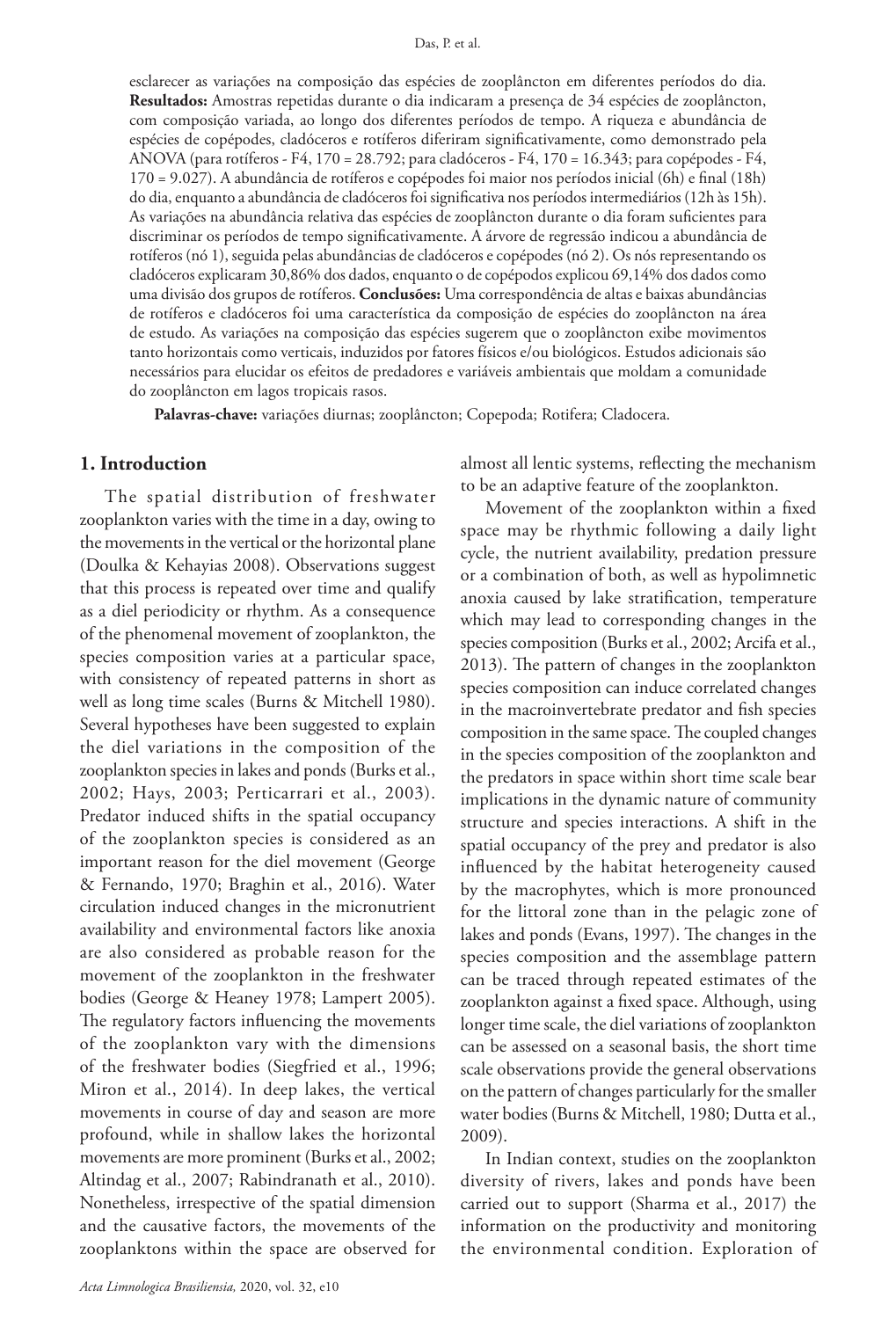the species composition of zooplankton enabled aquaculture management for the lakes and ponds in different regions within India. However, little effort has been made to portray the diel movements leading to changes in the zooplankton species composition over shorter-time scale. Considering the relevance of the zooplankton in environmental monitoring and aquaculture, the present study was aimed at characterizing the zooplankton assemblages of selected lakes and ponds of Assam, a representative state of Northeast India. Empirical evidences indicate considerable diversity of zooplankton, particularly cladocerans and rotifers in the floodplain lakes of the concerned geographical area, though the diel variations of the zooplankton assemblages remain to be characterized yet. Many of the shallow water lakes and ponds in Assam and adjacent states are exploited both for capture fisheries and aquaculture resources, representing the significance of these water bodies for food security and livelihood. Characterizing the zooplankton species assemblages over the short time period will

highlight the pattern of the community structure and provide qualitative information on the use of the zooplankton in environmental monitoring and aquaculture management. The results will be useful in understanding the spatial scale abundance of the different groups of zooplankton and predict the possible movements of the consumer taxa of the concerned community. The diel pattern may provide insights of the spatial distribution and prospective feeding behavior of the fish and other macroinvertebrates of commercial importance.

#### **2. Material and Methods**

The study was conducted in the month of July 2014 coinciding with the monsoon of the geographical area concerned. The study sites are five different freshwater wetlands namely Mahisa*Beel*, Mandir *Dighi*, Ramnagar*Anua*, Srikona*Beel* and Tapang*Haor* in the state of Assam, India. Mahisa*Beel* is a freshwater wetland in Cachar district, Assam (Figure 1). An overview of the wetlands is provided in Table 1. The collection of plankton samples was



**Figure 1.** Map of Barak valley, Assam, India, showing the sampling sites.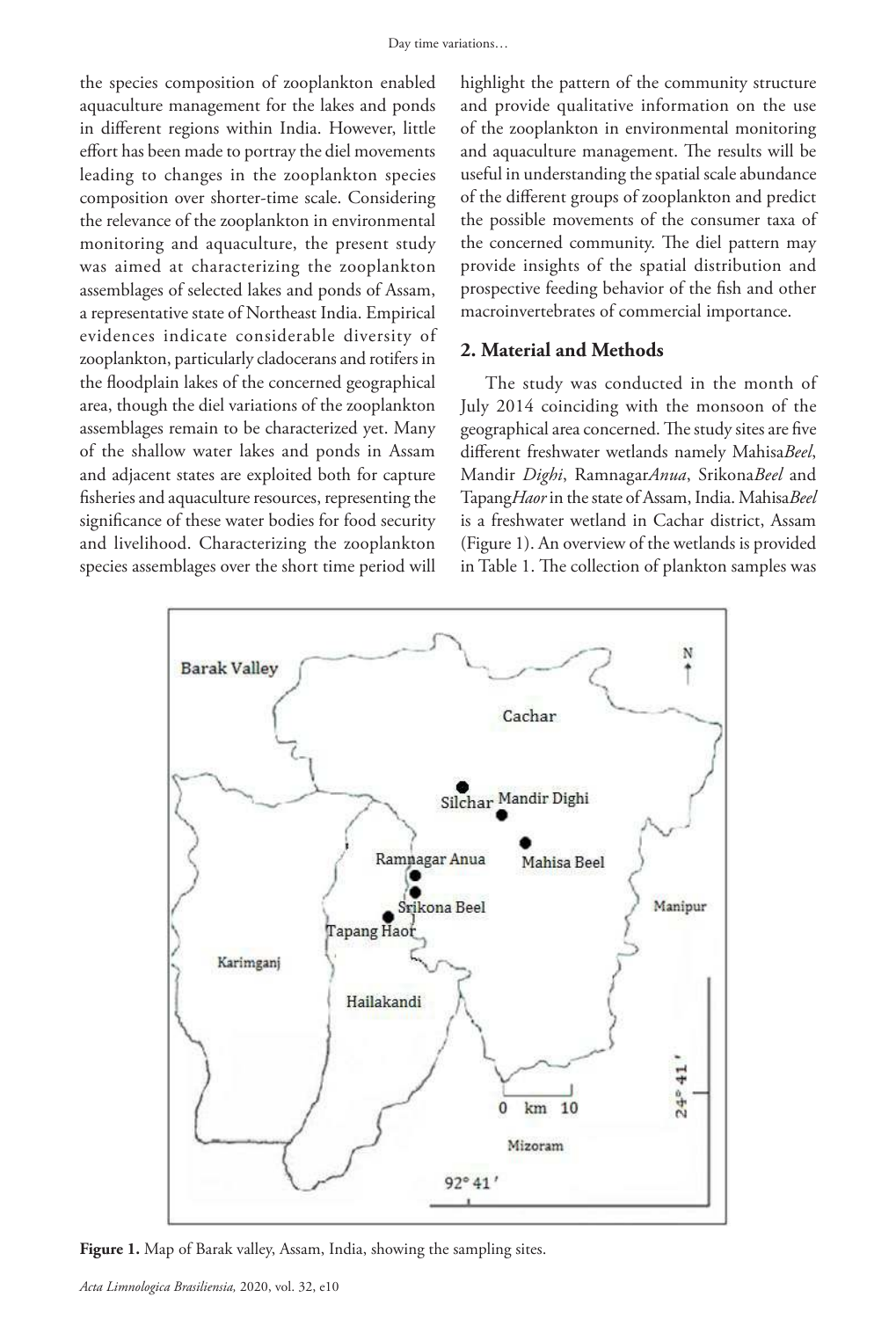|                                              |                                                         |                                                  | Study sites                                                                    |                                                     |                                                  |
|----------------------------------------------|---------------------------------------------------------|--------------------------------------------------|--------------------------------------------------------------------------------|-----------------------------------------------------|--------------------------------------------------|
|                                              | <b>RamnagarAnua</b>                                     | <b>SrikonaBeel</b>                               | TapangHaor                                                                     | Mandir Dighi                                        | <b>MahishaBeel</b>                               |
| Location                                     | ш<br>N latitude 92°45'23.7"<br>24°49'57.3"<br>longitude | 92°43'11.5" E longitude<br>24°50'18.9"N latitude | $92^{\circ}42^{\circ}6.8^{\circ} \text{ E longitude}$<br>24°49'24.6"N latitude | latitude 92°48'03.4"<br>24°49'05.8"N<br>E longitude | 92°49'08.5" E longitude<br>24°48'56.2"N latitude |
| <b>Biotic factors</b><br>Nature              | Shallow freshwater wetland                              | Shallow fresh water wetland                      | Shallow fresh water wetland                                                    | Shallow man-made fresh<br>water wetland             | Shallow fresh water wetland                      |
|                                              |                                                         |                                                  |                                                                                |                                                     |                                                  |
| Macrophytes availability<br>Macrophyte Types | Present                                                 | Present                                          | Present                                                                        | Present                                             | Present                                          |
| Free-floating                                | Present                                                 | Present                                          | Present                                                                        | Present                                             | Present                                          |
| Floating-rooted                              | Present                                                 | Present                                          | Present                                                                        | Present                                             | Present                                          |
| Submerged                                    | Present                                                 | Present                                          | Present                                                                        | Present                                             | Present                                          |
| Emergent                                     | Present                                                 | Present                                          | Present                                                                        | Present                                             | Present                                          |
| Fish availability                            | Present                                                 | Present                                          | Present                                                                        | Present                                             | Present                                          |
| <b>Zooplankton</b>                           |                                                         |                                                  |                                                                                |                                                     |                                                  |
| Rotifera                                     | Present                                                 | Present                                          | Present                                                                        | Present                                             | Present                                          |
| Cladocera                                    | Present                                                 | Present                                          | Present                                                                        | Present                                             | Present                                          |
| Copepoda                                     | Present                                                 | Present                                          | Present                                                                        | Present                                             | Present                                          |
| Mollusca                                     | Present                                                 | Present                                          | Present                                                                        | Present                                             | Present                                          |
| Abiotic factors                              |                                                         |                                                  |                                                                                |                                                     |                                                  |
| Water Temperature (°C)                       | $24.99 \pm 0.12$                                        | $24.72 \pm 0.12$                                 | $25.10 \pm 0.11$                                                               | $24.97 \pm 0.12$                                    | $25.04 \pm 0.12$                                 |
|                                              | $7.01 \pm 0.02$                                         | $7.03 \pm 0.02$                                  | $6.77 \pm 0.01$                                                                | $7.04 \pm 0.02$                                     | $7.05 \pm 0.02$                                  |
| Dissolved Oxygen (mg/l)                      | $7.48 \pm 0.03$                                         | $7.21 \pm 0.04$                                  | $7.48 \pm 0.03$                                                                | $7.49 \pm 0.03$                                     | $7.48 \pm 0.03$                                  |
| Free Carbon dioxide (mg/l)                   | $0.72 \pm 0.01$                                         | $0.72 \pm 0.01$                                  | $0.75 \pm 0.02$                                                                | $0.72 \pm 0.01$                                     | $0.72 \pm 0.01$                                  |
| Total alkalinity (mg/l)                      | $57.48 \pm 0.16$                                        | $57.47 \pm 0.17$                                 | $57.42 \pm 0.16$                                                               | $57.75 \pm 0.18$                                    | $57.44 \pm 0.16$                                 |
| Turbidity (NTU)                              | $89.26 \pm 0.10$                                        | $89.12 \pm 0.10$                                 | $89.13 \pm 0.10$                                                               | $89.32 \pm 0.10$                                    | $89.38 \pm 0.09$                                 |
| Specific Conductivity (umho/cm)              | $133.53 \pm 0.81$                                       | $33.12 \pm 0.82$                                 | ± 0.88<br>132.87                                                               | 0.86<br>$+1$<br>132.97                              | 0.88<br>$131.59 \pm$                             |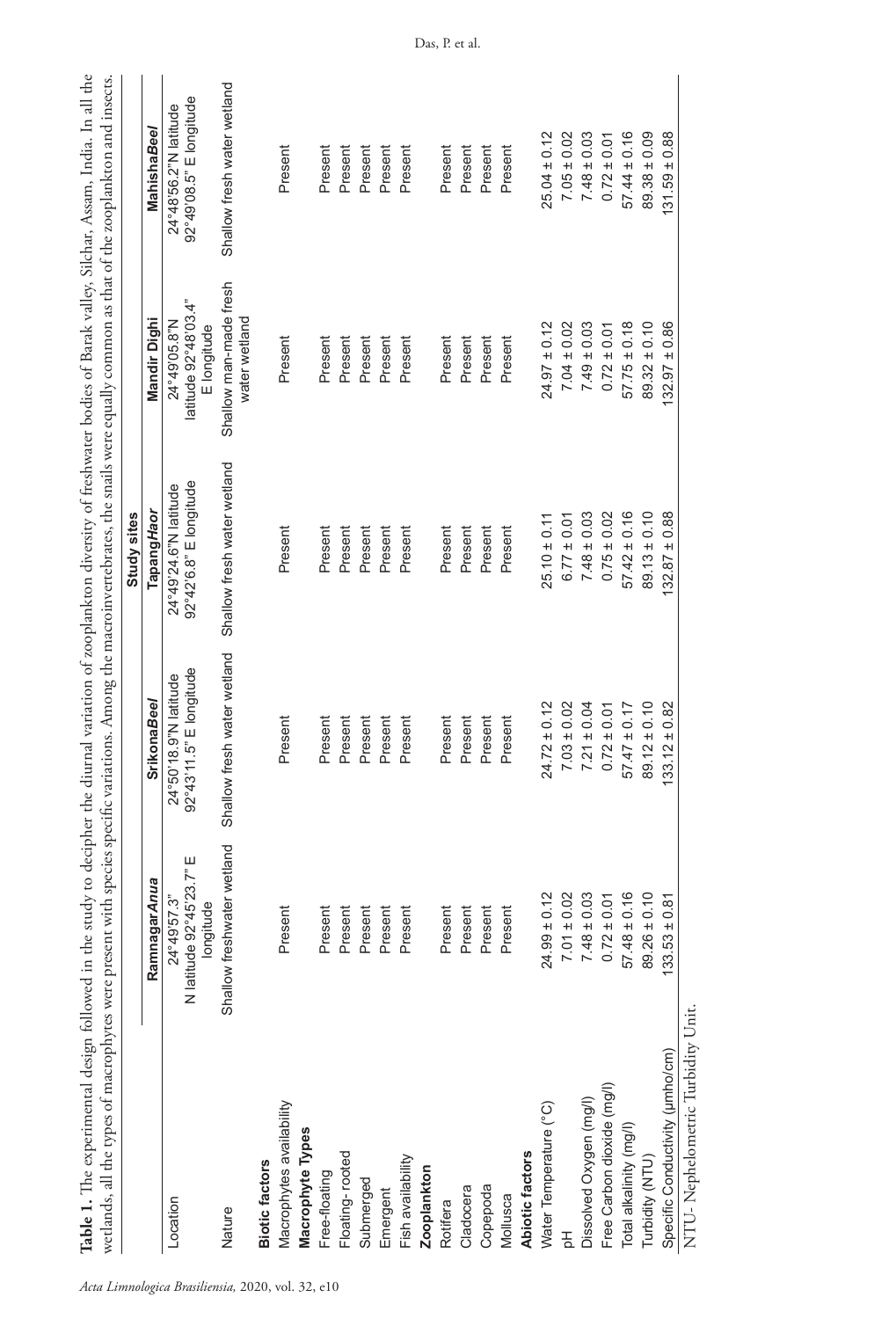done by using 125 µm mesh size conical plankton net having a diameter of 30 cm. The mesh size was estimated by following the repeated count of the number of holes found in a linear inch of the sampling net. A portion of sampling net was placed under binocular microscope and the number of the holes per inch was counted followed by calculation of the mesh size in terms of microns which was 125 µm (Nash, 1997; Riccardi, 2010; Mack et al., 2012; Pansera et al., 2014).

Sampling was performed for collection of zooplankton in the five different sites at fixed time intervals viz., 6:00 am, 9:00 am, 12 noon, 3:00 pm and 6:00 pm, for a month of July 2014 following the standard methods (Edmondson, 1959; Michael and Sharma, 1988; APHA, 2005). In each sampling instance, the plankton net fitted with a long nylon thread was thrown within a range of  $1 \text{ m}^2$  area and pulled horizontally along an average depth of 20 cm. Owing to the shallow nature of the water bodies, vertical depth could not be considered for sampling. At least six pulls were considered to include the heterogeneity of the zooplankton in the samples. The collected zooplankton were filtered and subsequently transferred into sample tube (Tarsons\* 100 mL) and fixed in Lugol's solution for further study. After collection and fixation, the zooplankton species in the samples were estimated using the Sedgwick-Rafter counting chamber under a light microscope with required magnification (X 10 initially, followed by X 40) for identification (Edmondson, 1959; Battish, 1992; Sharma & Sharma, 2008). Following identification and record of the data from five different shallow water bodies on seven different days within the month of July 2014, the data were subjected to statistical analyses to highlight the species specific and group specific relative abundance of the zooplankton.

## *2.1. Data analysis*

The data on the different zooplankton species collected during the specific time period were subjected to diversity index analysis to portray the differences in the richness and abundance of the species over the time period in a day (Legendre & Legendre, 1998; Zar, 1999; De'ath & Fabricius 2000; Pepin et al., 2015). The SHE (S – species richness, H – Shannon-Weiner diversity index and E – Evenness) analysis was employed to highlight the differences in the richness and abundance of the different species of zooplankton using the evenness parameter and the number of species present in the samples concerned. The time dependent variations in the relative abundance of the three groups,

rotifers, cladocerans and copepods were evaluated by ANOVA. Using discriminant function analysis (DA) (Manly, 1994), the variations in the time periods of a day were portrayed with reference to the zooplankton species as explanatory variables. The purpose of DA was to portray the time periods of a day as a specific representative of the zooplankton species assemblages which is expected to differ as a consequence of the movement of different species comprising the assemblages. Further, the contribution of the three groups in the species composition of the zooplankton in the different time period was portrayed through the regression tree analysis (De'ath & Fabricius 2000) following classification and regression tree algorithm (Addinsoft, 2010). The analysis was used to highlight the groups in terms of a rank based on the importance as contributor in the particular time period. Earlier application of the regression tree was made to highlight diversity the abiotic factors in explaining the species of the zooplankton in the wetlands of Upper Paraná River floodplain (Braghin et al., 2016). In the present instance the decision tree was constructed based on the chi-square automatic interaction detection analysis. In Chi-square automatic interaction detector (CHAID) analysis, the relationships between the dependent and the explanatory variables are portrayed as nodes with the splitting based on certain algorithm reflecting the rank order of importance of the explanatory variables (zooplankton groups) on the zooplankton composition in the different time periods. Thus the relative abundance of the different zooplankton groups and their contribution to the total abundance in the different time periods are being portrayed in the regression tree. Since the response variable in the present instance was categorical (time period), a chi-square test was applied to assess the least significant difference with respect to the dependent variable among each pair of predictor categories (zooplankton groups) and Bonferroni adjusted p-value was used. In the present instance the total dataset on the relative abundance of zooplankton at different time interval were split and separated at each hierarchical node and the relative contribution to the different time periods are represented through a bar diagram. The application of the regression tree was carried out to extend the observations of the discriminant function analysis (DA), such that the relative variations of the three groups of zooplankton on the total abundance in the different time periods can be portrayed.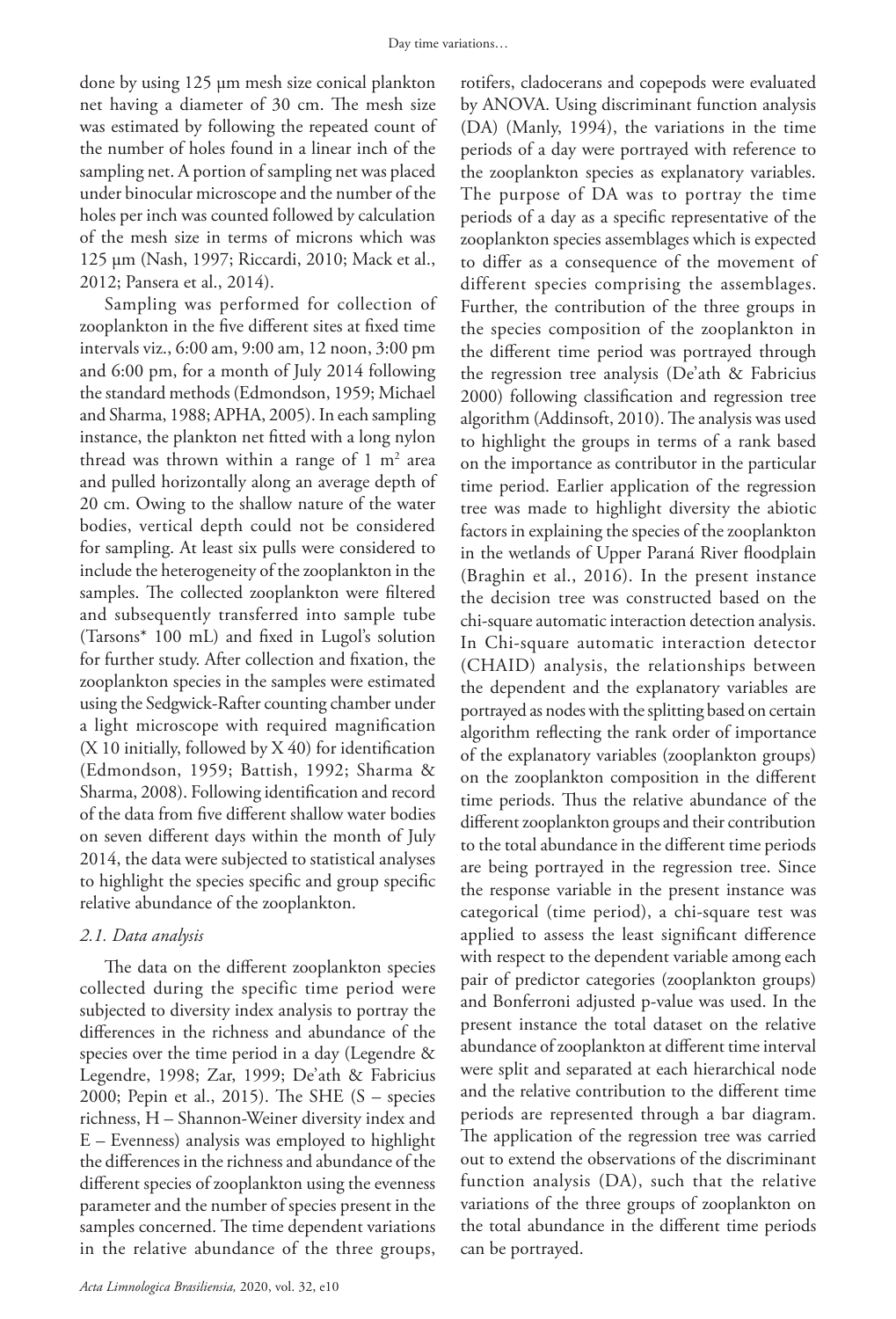In order to deduce the variations of the groups of zooplankton in terms of the five time periods of a day, a generalized linear model (GLM) was assumed with the sites and time as explanatory variables. Assuming GLM, the data on the relative abundance of the three different groups, Rotifera, Cladocera, and Copepoda were subjected to regression following binomial GLM with logit link using the sites and specific time periods as predictors. The response variable was considered to be the proportion of each group, which was assumed to follow binomial (n,p) distribution with n observations (samples in each time period of observation) for each combination of the explanatory variables (Sites and time period). The probability parameter p is here a linear combination of the explanatory variables. In the present analysis, the parameters were estimated through maximum likelihood with logit link, using the software *XL*STAT (ADDINSOFT, 2010). A Chi-square value was used to deduce the significance of the estimated parameters of the model.

#### **3. Results**

In course of repeated sampling during the study period a total of 34 species of zooplankton were observed, with highest representation of Rotifera (17 species), followed by Cladocera (13 species and Copepoda (4 species). The relative abundance of the representative species varied with the time period, with similar patterns being exhibited by the rotifers, the cladocerans and copepods (Table 2), in terms of the relative abundance in the time periods. Many of the species remained absent in the morning hours (6 am), though these were present in the later time periods. For instance, among the Rotifera, the *Colurella uncinata* was absent in 6 am and 3 pm but present in other time interval of the day, *Rotaria neptunia* was absent in 6 and 9 am but present in other time interval of the day, *Pompholyx sulcata* and *Polyarthra vulgaris* were absent in 6 am, 12pm 3pm and 6 pm but present in 9 am of the day, *Plationus patulus*, was absent in 6 am and 12 pm whereas it was present in remaining time interval of the day, *Sinantherina* sp., was absent

**Table 2.** Relative abundance of different zooplankton at different time period of a day observed in five different sites in Silchar, Assam, India ( a through c, the different groups of zooplankton).

|              | <b>Species</b> | Time scale of 24 hours |               |                |                |                |  |
|--------------|----------------|------------------------|---------------|----------------|----------------|----------------|--|
|              |                | 6                      | 9             | 12             | 15             | 18             |  |
| (a)          |                | Rotifera               |               |                |                |                |  |
| $\mathbf{1}$ | <b>BRA</b>     | $4.9 \pm 0.7$          | $7.3 \pm 0.8$ | $10.4 \pm 1.6$ | $8.7 \pm 1.0$  | $4.1 \pm 0.5$  |  |
| 2            | <b>KER</b>     | $0.8 + 0.2$            | $1.0 + 0.3$   | $2.8 + 0.5$    | $1.6 + 0.3$    | $0.6 + 0.2$    |  |
| 3            | <b>CEP</b>     | $0.1 \pm 0.1$          | $0.3 + 0.1$   | $1.0 + 0.3$    | $0.2 + 0.1$    | $0.3 \pm 0.2$  |  |
| 4            | <b>FIL</b>     | $0.1 \pm 0.0$          | $0.2 + 0.1$   | $0.3 + 0.1$    | $0.8 + 0.3$    | $\overline{0}$ |  |
| 5            | <b>LEC</b>     | $0.9 + 0.2$            | $1.8 + 0.5$   | $2.8 + 0.5$    | $3.1 \pm 0.4$  | $1.4 \pm 0.3$  |  |
| 6            | <b>TRI</b>     | $0.8 + 0.3$            | $1.6 + 0.4$   | $4.9 \pm 0.8$  | $3.5 \pm 0.4$  | $1.5 + 0.4$    |  |
| 7            | <b>ANU</b>     | $2.2 \pm 0.5$          | $1.8 + 0.4$   | $4.9 \pm 0.5$  | $3.1 \pm 0.5$  | $1.9 + 0.4$    |  |
| 8            | <b>LEP</b>     | $0.1 \pm 0.1$          | $2.0 \pm 0.4$ | $1.1 \pm 0.3$  | $1.3 + 0.4$    | $0.9 + 0.3$    |  |
| 9            | <b>ASC</b>     | $4.9 \pm 0.7$          | $7.4 \pm 1.0$ | $11.7 \pm 1.2$ | $6.8 + 0.7$    | $4.1 \pm 0.7$  |  |
| 10           | <b>ASP</b>     | $0.6 + 0.3$            | $4.5 \pm 0.8$ | $4.3 \pm 0.8$  | $4.3 \pm 0.8$  | $1.8 + 0.4$    |  |
| 11           | <b>TES</b>     | $1.1 \pm 0.4$          | $3.3 + 0.7$   | $5.7 \pm 0.7$  | $3.2 \pm 0.5$  | $1.6 + 0.4$    |  |
| 12           | <b>COL</b>     | $\mathbf 0$            | $0.1 \pm 0.1$ | $0.7 \pm 0.2$  | $\mathbf{0}$   | $0.3 + 0.1$    |  |
| 13           | <b>ROT</b>     | $\Omega$               | $\Omega$      | $0.1 \pm 0.04$ | $0.1 \pm 0.05$ | $0.1 \pm 0.1$  |  |
| 14           | <b>POM</b>     | $\Omega$               | 0             | $0.2 + 0.1$    | $\mathbf{0}$   | $\Omega$       |  |
| 15           | <b>POL</b>     | $\Omega$               | $0.1 \pm 0.1$ | $\mathbf 0$    | 0              | 0              |  |
| 16           | <b>PLA</b>     | $\mathbf 0$            | $0.3 + 0.1$   | $\mathbf 0$    | $0.1 \pm 0.1$  | $0.1 \pm 0.1$  |  |
| 17           | <b>SIN</b>     | $\mathbf 0$            | $\mathbf 0$   | $\mathbf 0$    | $0.1 \pm 0.1$  | 0              |  |

**BRA**- *Brachionus* sp., **KER**- *Keratella* sp., **CEP**- *Cephalodella gibba*, **FIL**- *Filinia camasecla*, **LEC**- *Lecane* sp., **TRI**- *Trichocerca capucina*, **ANU**- *Anuraeopsis fissa*, **LEP**- *Lepadella* sp., **ASC** - *Ascomorpha ovalis*, **ASP**- *Asplanchna brightwelli*, **TES**- *Testudinella* sp., **COL**- *Colurella uncinata*, **ROT**- *Rotaria neptunia*, **POM**- *Pompholyx sulcata*, **POL**- *Polyarthra vulgaris*, **PLA**- *Plationus patulus,* **SIN**- *Sinantherina* sp., **CHY**- *Chydorus reticulatus*, **DIA**- *Diaphanosoma sarsi*, **ALO**- *Alona quadrangularis*, **BOSP**- *Bosminopsis deitersi*, **BOS**- *Bosmina longirostris*, **CER**- *Ceriodaphnia reticulata*, **MAC**- *Macrothrix* sp., **MOI**- *Moina micrura*, **MOID**- *Moinodaphnia macleayi*, **SID**- *Sida crystallina*, **SCA**- *Scapholeberis kingi*, **ALON**- *Alonella* sp., **SIM**- *Simocephalus* sp., **NEO**- *Neodiaptomus schmackeri*, **MES**- *Mesocyclops leuckarti*, **HEL**- *Heliodiaptomus contortus*, **THE**- *Thermocyclops crassus*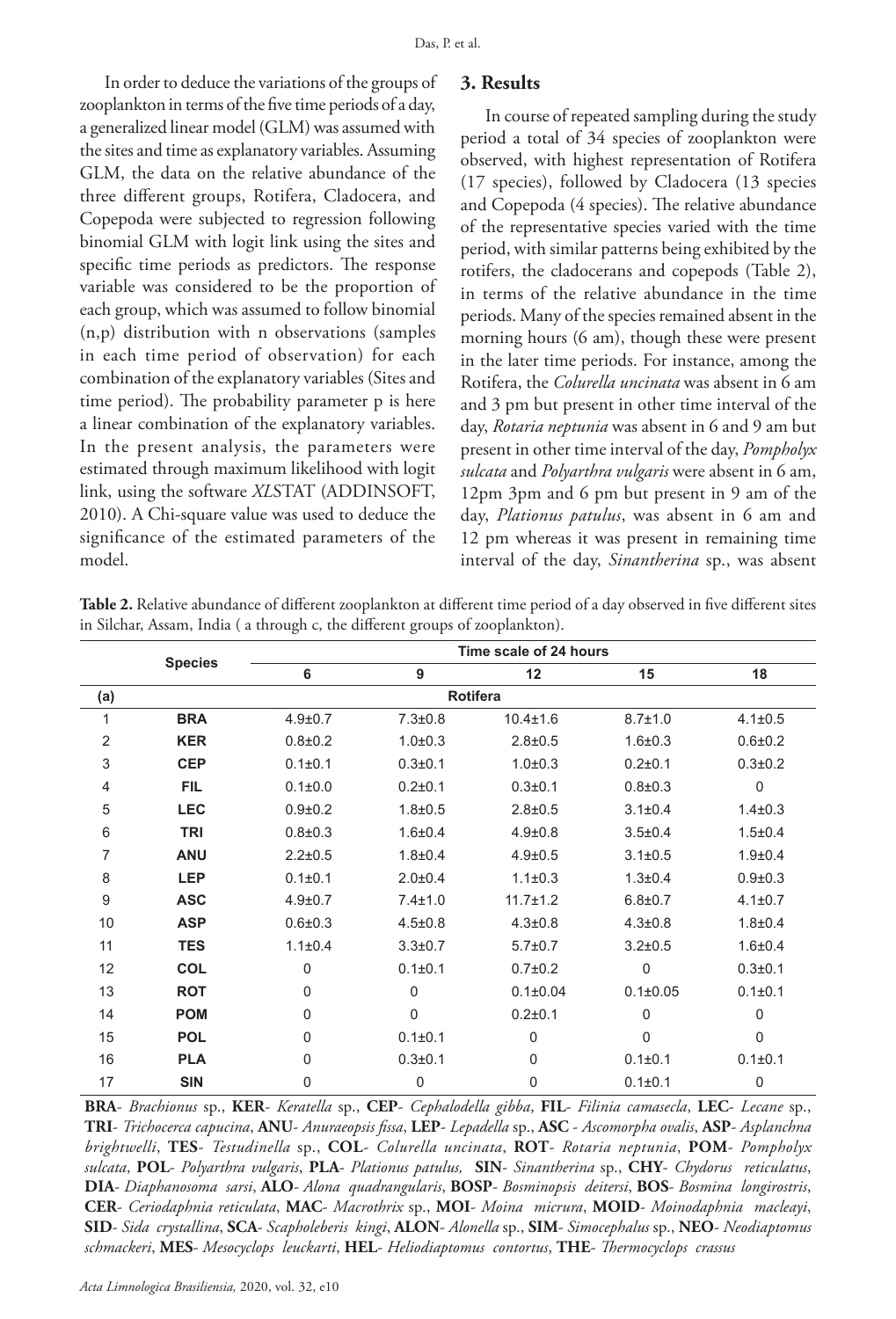|     | <b>Species</b> | Time scale of 24 hours |                |               |                |               |  |
|-----|----------------|------------------------|----------------|---------------|----------------|---------------|--|
|     |                | 6                      | 9              | 12            | 15             | 18            |  |
| (b) |                | Cladocera              |                |               |                |               |  |
| 18  | <b>CHY</b>     | $1.8 + 0.4$            | $5.4 + 1$      | $6.1 \pm 0.8$ | $4.3 \pm 0.8$  | $3.0 + 0.5$   |  |
| 19  | <b>DIA</b>     | $1.3 + 0.4$            | $5.1 \pm 0.8$  | $5.9 + 1.1$   | $7.0 \pm 1.4$  | $3.5 \pm 0.6$ |  |
| 20  | <b>ALO</b>     | $0.1 \pm 0.1$          | $\mathbf 0$    | $0.2 + 0.1$   | $0.1 \pm 0.1$  | $\Omega$      |  |
| 21  | <b>BOSP</b>    | $4.8 + 1.1$            | $3.0 + 0.7$    | $6.5 \pm 0.9$ | $5.0 + 0.8$    | $4.4 \pm 1.2$ |  |
| 22  | <b>BOS</b>     | $2.5 \pm 0.6$          | $3.7 \pm 0.9$  | $6.5 \pm 1.5$ | $6.3 + 1.6$    | $2.2 \pm 0.7$ |  |
| 23  | <b>CER</b>     | $1\pm0.3$              | $2.2 \pm 0.5$  | $2.5 \pm 0.7$ | $3.7 \pm 0.6$  | $0.8 + 0.3$   |  |
| 24  | <b>MAC</b>     | $0.6 + 0.2$            | $0.4 \pm 0.2$  | $1.3 \pm 0.3$ | $2.0 \pm 0.5$  | $0.5 + 0.2$   |  |
| 25  | <b>MOI</b>     | $2.8 + 0.5$            | $3.4 \pm 0.6$  | $6.6 + 0.7$   | $6.9 + 0.7$    | $3.5 \pm 0.8$ |  |
| 26  | <b>MOID</b>    | $\Omega$               | $0.2 + 0.2$    | $\Omega$      | 0              | $\Omega$      |  |
| 27  | <b>SID</b>     | $\mathbf 0$            | $1.9 + 0.5$    | $2.0 + 0.5$   | $2.1 \pm 0.6$  | $1.2 + 0.4$   |  |
| 28  | <b>SCA</b>     | $0.4 \pm 0.2$          | $0.8 + 0.3$    | $1.2 + 0.4$   | $1.4 + 0.5$    | $0.5 \pm 0.2$ |  |
| 29  | <b>ALON</b>    | $0.1 \pm 0.1$          | $0.1 \pm 0.1$  | $\mathbf 0$   | $\mathbf 0$    | $0.1 \pm 0.1$ |  |
| 30  | <b>SIM</b>     | $0.1 + 0.1$            | $\mathbf 0$    | $0.1 \pm 0.1$ | $0.2 + 0.1$    | $\Omega$      |  |
| (c) |                | Copepoda               |                |               |                |               |  |
| 31  | <b>NEO</b>     | $2.2 \pm 0.6$          | $4.6 \pm 1.2$  | $9.5 \pm 2.1$ | $6.5 \pm 1.3$  | $4.3 \pm 1$   |  |
| 32  | <b>MES</b>     | 7±0.6                  | $13.6 \pm 1.6$ | $11.8 + 1.2$  | $13.3 \pm 0.8$ | $9.1 \pm 0.7$ |  |
| 33  | <b>HEL</b>     | $0.8 + 0.3$            | $2.6 + 0.7$    | $4.5 \pm 0.9$ | $4.1 \pm 0.7$  | $1.8 + 0.4$   |  |
| 34  | <b>THE</b>     | $1.8 + 0.4$            | $1.6 + 0.4$    | $3.7 + 0.8$   | $2.5 \pm 0.4$  | $2.0 + 0.4$   |  |

**Table 2.** Continued...

**BRA**- *Brachionus* sp., **KER**- *Keratella* sp., **CEP**- *Cephalodella gibba*, **FIL**- *Filinia camasecla*, **LEC**- *Lecane* sp., **TRI**- *Trichocerca capucina*, **ANU**- *Anuraeopsis fissa*, **LEP**- *Lepadella* sp., **ASC** - *Ascomorpha ovalis*, **ASP**- *Asplanchna brightwelli*, **TES**- *Testudinella* sp., **COL**- *Colurella uncinata*, **ROT**- *Rotaria neptunia*, **POM**- *Pompholyx sulcata*, **POL**- *Polyarthra vulgaris*, **PLA**- *Plationus patulus,* **SIN**- *Sinantherina* sp., **CHY**- *Chydorus reticulatus*, **DIA**- *Diaphanosoma sarsi*, **ALO**- *Alona quadrangularis*, **BOSP**- *Bosminopsis deitersi*, **BOS**- *Bosmina longirostris*, **CER**- *Ceriodaphnia reticulata*, **MAC**- *Macrothrix* sp., **MOI**- *Moina micrura*, **MOID**- *Moinodaphnia macleayi*, **SID**- *Sida crystallina*, **SCA**- *Scapholeberis kingi*, **ALON**- *Alonella* sp., **SIM**- *Simocephalus* sp., **NEO**- *Neodiaptomus schmackeri*, **MES**- *Mesocyclops leuckarti*, **HEL**- *Heliodiaptomus contortus*, **THE**- *Thermocyclops crassus*

in the time period of 6 am, 9 am, 12 pm,6 pm and but was present in 3pm time period, on the other hand among cladocera *Alona quadrangularis* was absent in 9 am and 6 pm but present in 6am, 12 pm and 3pm of the day, the *Moinodaphnia macleayi* was absent in 6 am, 12pm, 3pm and 6 pm but it was only present in 9 am of the day, whereas *Sida* sp. was present all the time interval of the day except 6 am, *Allonella* sp. was absent in 12 and 3pm of the day and the *Simocephalus* sp. was absent in 9 am and 6 pm of the day but present in remaining interval of the day. Application of the data on the species diversity analysis (SHE analysis) reflected the variations in the richness, evenness and relative abundance pattern characteristic of the five different time periods (Figure 2). The time dependent variations in the rotifers, cladocerans and the copepods were significantly different as revealed through the ANOVA (for rotifers –  $F_{4, 170} = 28.792$ ; for cladocerans –  $F_{4, 170} = 16.343$ ; for copepods - $F_{4,170}$  = 9.027). The ratio of the crustacean to rotifer zooplankton was 2.  $143 \pm 0.153$  (range  $0 - 15.67$ ), and the ratio of the cladoceran to copepod

zooplankton was  $1.577 \pm 0.098$  (range  $0 - 8.143$ ) comparable over the different time period and did not show significant variation against time (Figure 3). Using the differences in the relative abundance of the constituent zooplankton species, the five different time periods of a day could be characterized through the discriminant function analysis (Figure 4).

The results indicate that the Fisher's distance between the time period pairs were significant and the corresponding standardized canonical discriminant functions indicate the differential contributions of the zooplankton species. The ordination of the different species of zooplankton varied significantly as shown in biplot (Fig 4), as well as the different time periods of the sampling in a day. As shown in the regression tree, the hierarchical differences in the contribution of the rotifers, cladocerans and copepods in the relative abundance of the zooplankton in the different time scale was significant. The tree indicates the rotifer abundance (node 1), followed by the cladoceran and the copepod abundances (node 2) could explain the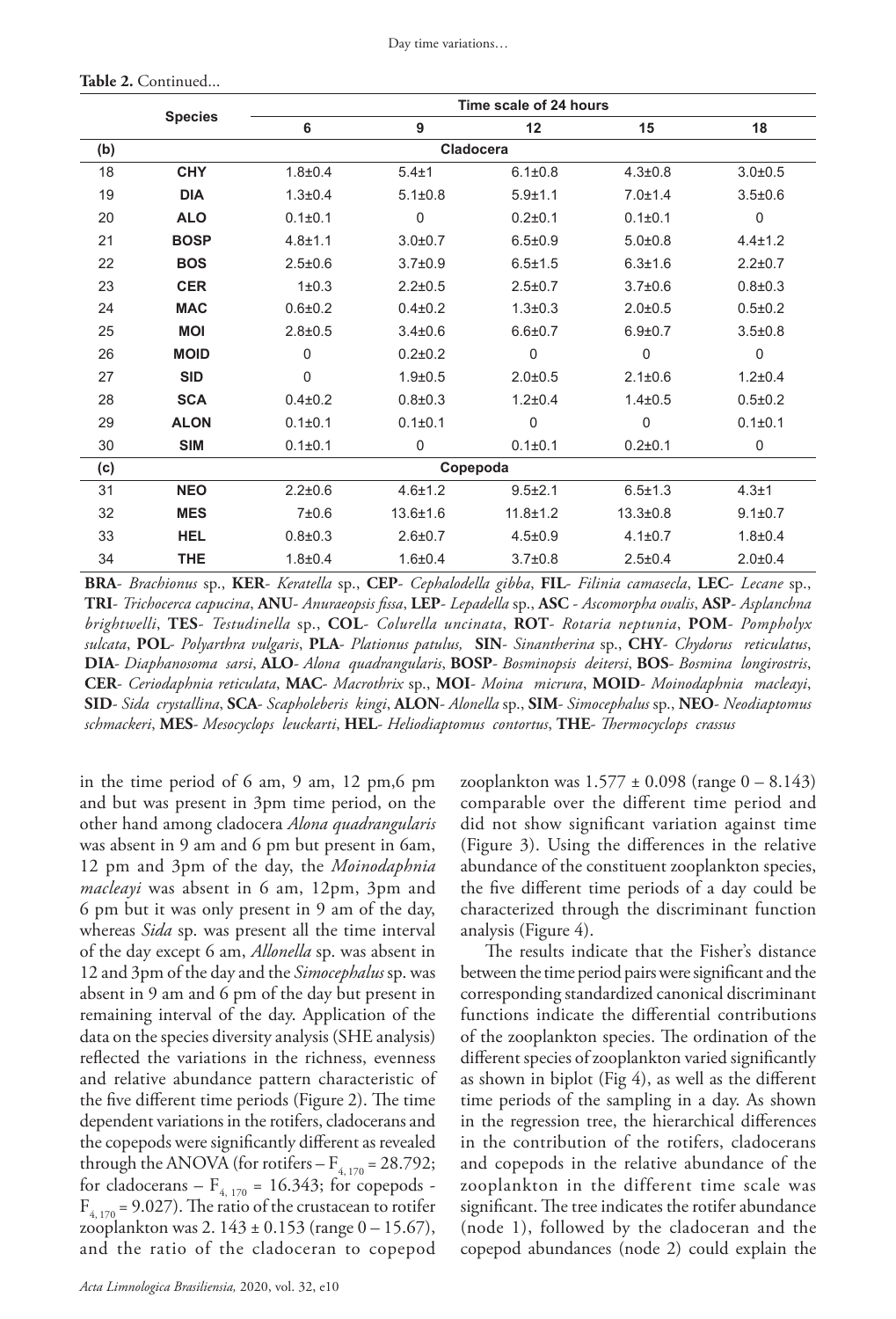

**Figure 2.** The SHE analysis (diversity analysis S – Species richness, H – Shannon – Weiner diversity index, E – Evenness component of Shannon-Weiner diversity index) of the zooplankton community observed in the five sites of Silchar, Assam for the period of one month (July, 2014) consisting of 35 samples [(I): 6:00 am; (II): 9:00 am; (III): 12 noon; (IV): 3:00 pm; (V): 6:00 pm] for each time period of observations.LnS - natural logarithm of Species number, LnE – natural logarithm of Evenness value, and Ln(H) – natural logarithm of Shannon-Weiner diversity index.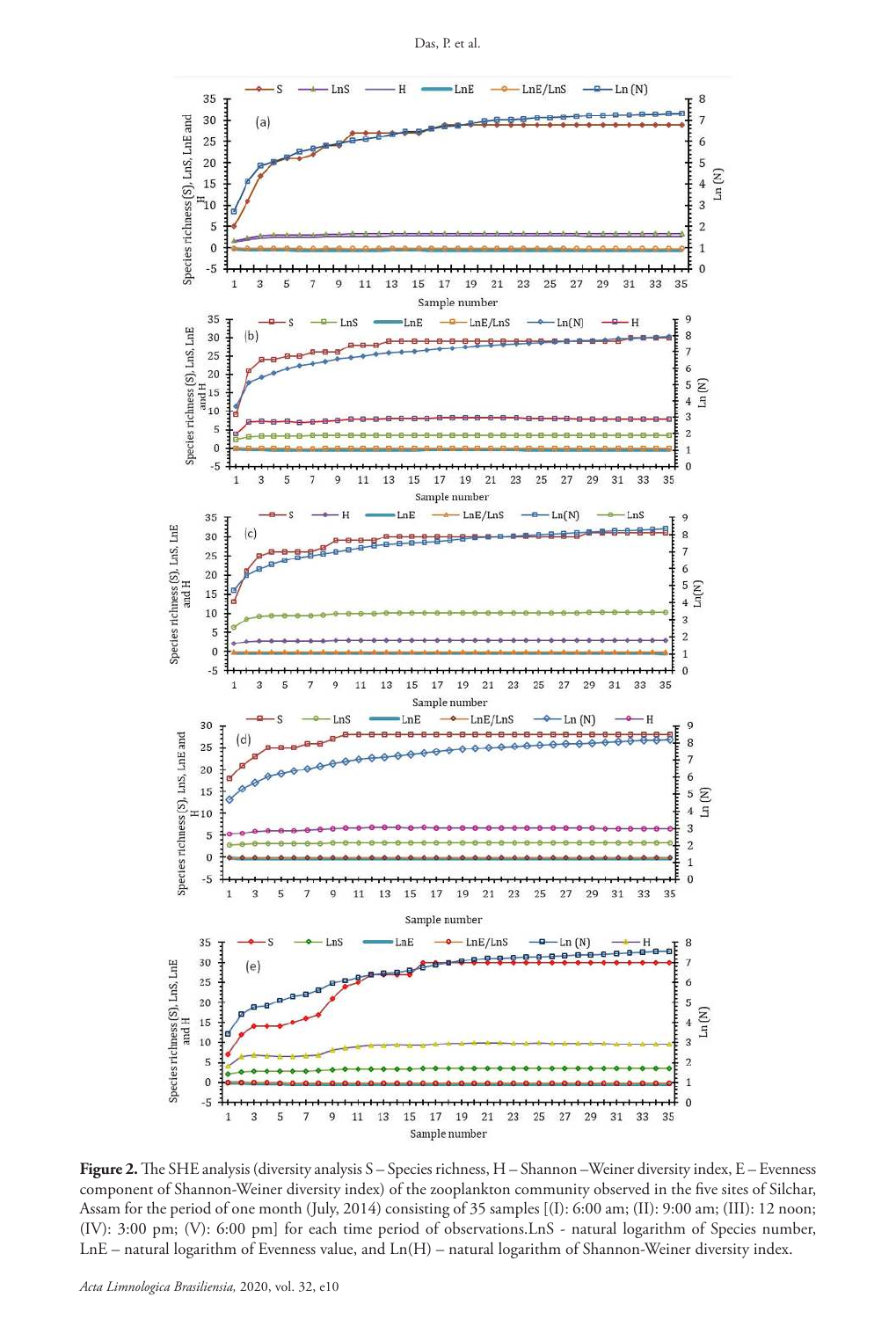

**Figure 3.** Ratio between crustacean and rotifer abundance (Crust/Rot) and between cladocerans and copepods (Clad/Cop) in the different time period in the day time observed in the wetlands of Silchar, Assam, India. The results of the ANOVA are also mentioned and the F-values are not significant.

species composition in the different time periods. While the initial time periods (I and II) the dominance of the rotifers and the copepods was seen, the cladocerans were dominant in the later periods (III and IV) (Figure 5). The nodes representing cladocerans explained 30.86% of the data while the copepod explained 69.14% data as a split from the rotifer groups. Lower rotifer abundance and higher copepod abundance could explain the data of time periods of I, II and V (morning and evening time) while high rotifer and high cladoceran abundance could explain the data of time periods of III and IV (noon and afternoon time). The three groups of zooplankton, viz., Rotifera, Cladocera and Copepoda exhibited differential levels of abundance (Figure 6) and the



**Figure 4.** Biplot showing the ordination of the taxa of rotifers, cladocerans and the copepods used as the explanatory variables in the discriminant function analysis for justifying the differences of the five time periods viz., I (6:00am), II (9:00 am), III (12 Noon), IV (3:00pm), and V (6:00pm). (a) The biplot representing the ordination of the 34 taxa of rotifers (open circles), claoderans (open triangle) and copepods (filled circles), as explanatory variables, (b) the biplot showing the ordination of the time periods in the day time used as response variable. The yellow circles represent the centroid of the response variables, (c) the eigenvalues and the discrimination attributable to the extracted factors, and (d) the Fisher's distance between the different time periods. The Wilks' lambda value was 0.168;  $F_{56,613} = 6.368$ ; P <0.001, justifying the application of discriminant function analysis. The Fisher's distance in bold values are significant at P < 0.001 level.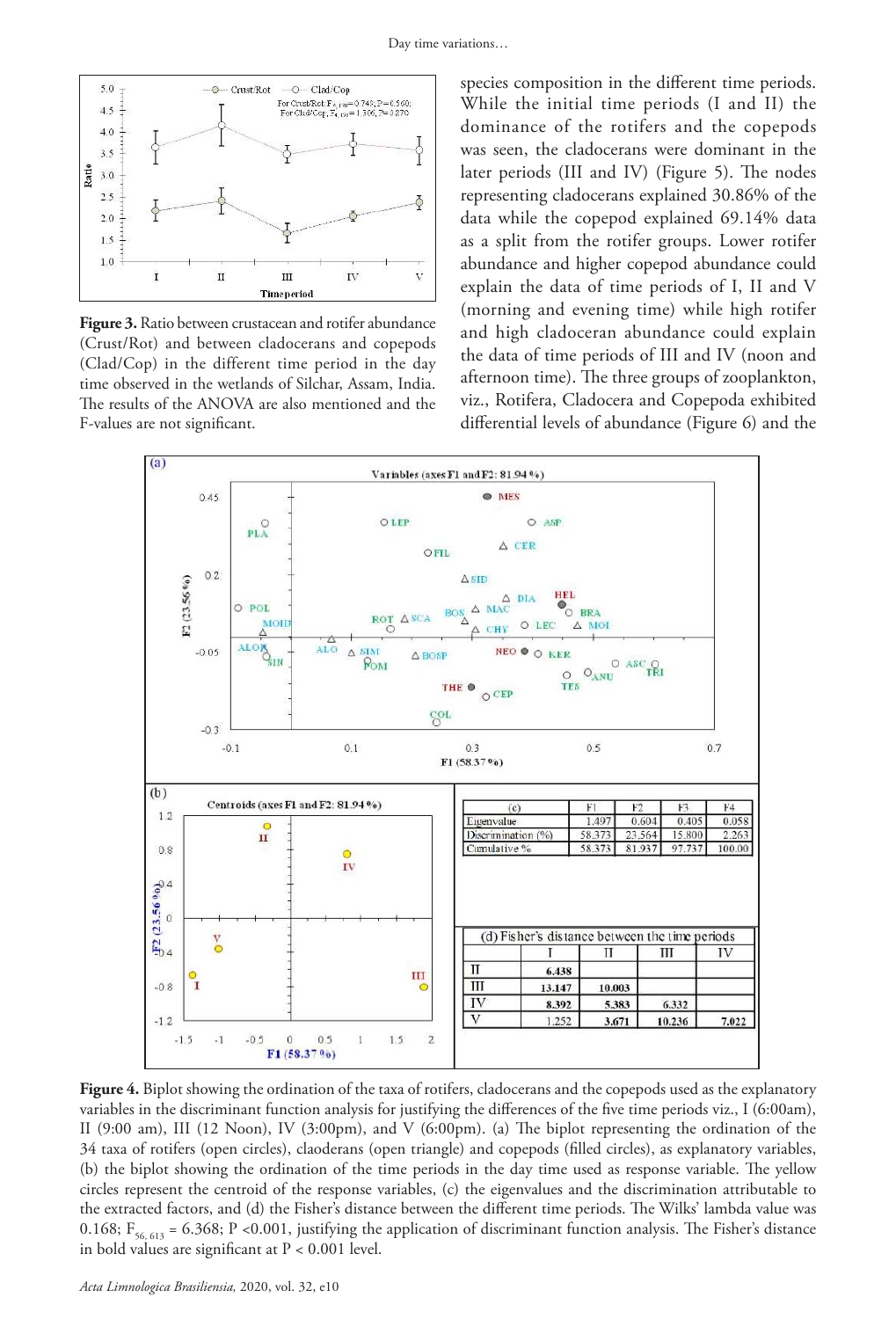



**Figure 5.** Regression tree showing the total abundance of the zooplankton in the five different time periods explained by the three groups, rotifers, cladocerans, and the copepods. At each node is the variable selected for the split and the threshold value for the composition of each groups. The relative frequency at each time period are shown in the bar diagrams in each of the splits. The numbers against each split represents the relative abundance followed by the number of observations and the % variations explained.[(I): 6:00 am; (II): 9:00 am; (III): 12 noon; (IV): 3:00 pm; (V): 6:00 pm] The P values were significant at P <0.001 level for each for the splits in cladoceran and copepod nodes.



Figure 6. The box plot representation of the relative abundance of the three groups of zooplankton, (a)Rotifera, (b) Cladodera and (c) Copepoda, and total species richness (d) in the five different time period of a day. The mean values are shown in filled circles with the median values splitting the boxes and the extreme values and outliers are shown in different markers outside the box. Time periods, I (6:00am), II (9:00 am), III (12 Noon), IV (3:00pm), and V (6:00pm).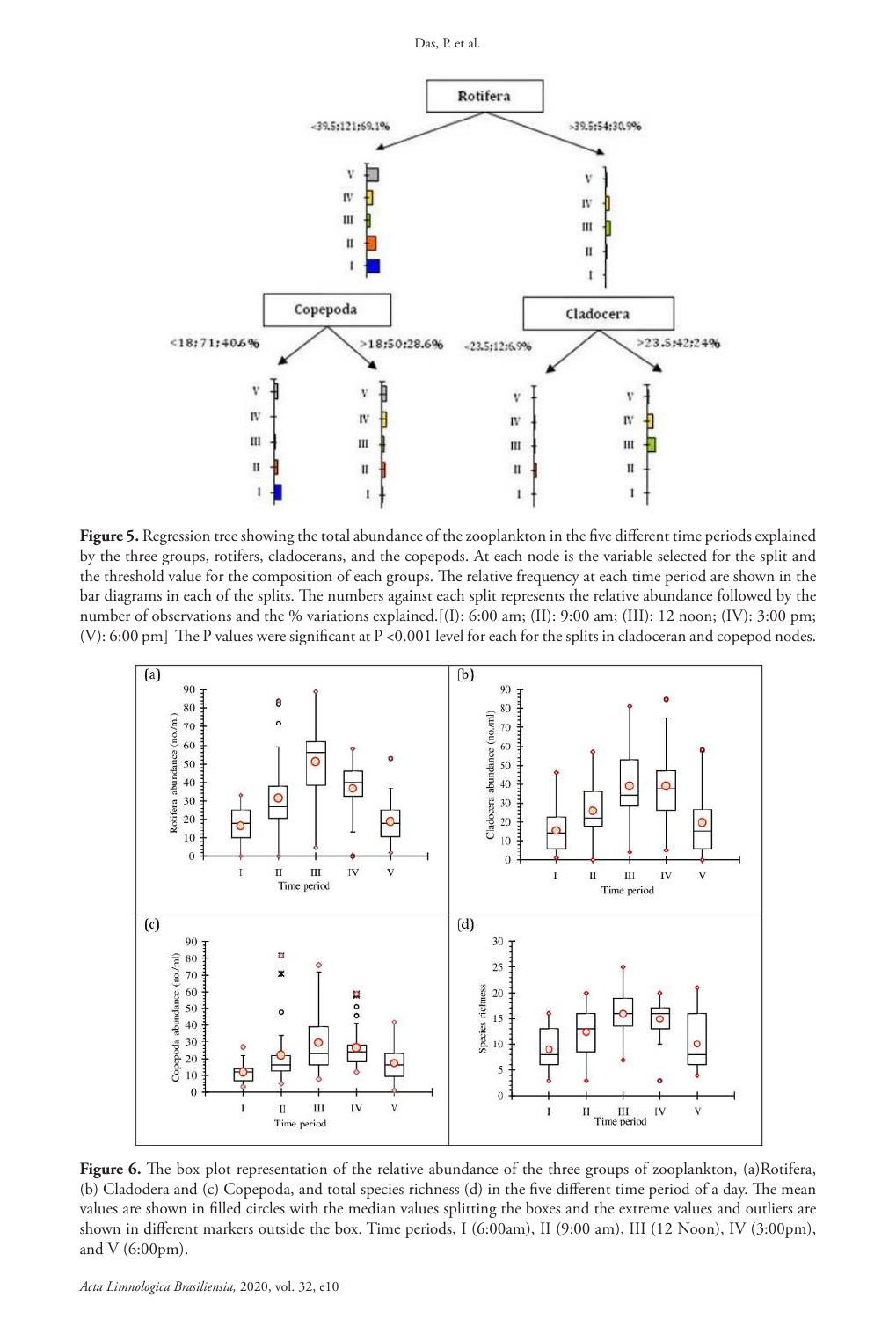**Table 3.** Parameters for identification of the time period and the sites as explanatory factors for the observed relative abundance of the Rotifera, Cladocera and Copepoda in the zooplankton species assemblages, following the equation: Abundance =  $1/(1 + \exp(-(a + b_1x_1 + b_2x_2)))$ , where  $x_1$  is site and  $x_2$  being the time period. The values in bold indicate significance at P < 0.05 level as per the Wald's Chi-square values and the logistic regression model.

| Zooplankton group                                 | Intercept $(a \pm SE)$ | Site $(b, \pm SE)$ | Time period $(b, \pm SE)$ |
|---------------------------------------------------|------------------------|--------------------|---------------------------|
| Rotifera                                          | $0.2 \pm 0.06$         | $0.17 \pm 0.01$    | $0.06 \pm 0.02$           |
| Cladocera                                         | $0.4 \pm 0.06$         | $0.09 + 0.01$      | $0.05 \pm 0.02$           |
| Copepoda                                          | $2.04 \pm 0.07$        | $0.32 \pm 0.02$    | $0.014 \pm 0.02$          |
| Species richness                                  | $-0.31 \pm 0.08$       | $-0.14 \pm 0.02$   | $0.06 \pm 0.02$           |
| Wald's chi square values for site and time period |                        |                    |                           |
| Rotifera                                          |                        | 171.96             | 14.003                    |
| Cladocera                                         |                        | 51.397             | 9.528                     |
| Copepoda                                          |                        | 478.817            | 0.735                     |
| Species richness                                  |                        | 51.920             | 9.785                     |
|                                                   |                        |                    |                           |

SE – Standard Error.

response of the groups varied with the sites and times. As observed through the GLM analysis (using logit link binomial functions) relative abundance of the Rotifera, Cladocera and Copepoda in the zooplankton species assemblages varied significantly with the sites and the time period in a day (Table 3). The results indicate that the relative contribution of the three groups towards time specific variations in the species composition and study sites as well as with time-scale of observation. Such variations reflected the dynamic nature of the species assemblages of the zooplankton in the concerned spaces within the wetlands.

#### **4. Discussion**

The results suggest that the species composition of the zooplankton varies with time in a day and is repeated daily, reflecting diel periodicity as observed in similar freshwater and marine ecosystems (Doulka &Kehayias 2008). In the five different time periods in a day, the observations indicate that the species composition and the richness varies with the time period considerably, though the overall ratio of the three groups of the zooplankton remains same through the time period of observations. The species richness of the zooplankton varied considerably reaching to a peak during the noon and dwindling further with time (Burns & Mitchell 1980). However, the abundance of the zooplankton including the ratio of the crustacean zooplankton and the rotifers remained similar though the species richness varied considerably over the time period. The diel variations in the species composition of the zooplankton reflect the rhythmic behavioural pattern guided by the environmental factors, like sunlight and temperature as well as the presence of the predators (Doulka & Kehayias 2008;

Hansson et al., 2007). In the water bodies with higher depth, variation in the vertical scale is observed while for the shallow lakes of the tropical regions, variations in the horizontal scale are observed (Burks et al., 2002; Rabindranath et al., 2010). In both the instances, the role of the environmental factors including the presence of the predators is known to be crucial (George & Fernando 1970). In parity with the patterns observed in the diel variations in the zooplankton species composition, the present study also observed variations in the species richness and the relative abundance of the species of the zooplankton observed in the five different time periods in the lakes and ponds of Assam, India. The observation on the species richness and the variations in the relative abundance of the different species (Table 2 and Figure 4) reflects ample heterogeneity in the species composition of the zooplankton in the water bodies (Sharma, 2011, 2014). The combinations of the rotifer and the copepod and the rotifer and the cladoceran remained significant at different time period in a day. However, the variations in the night time or during the darkness need to be judged further to understand the periodicity in the variations in the abundance of the different zooplankton species (Burns & Mitchell, 1980; Dutta et al., 2009). Perhaps, the orientation of the zooplankton in space is related to the relative vulnerability to the predators or to the environmental factors that shape the community on the whole.

The movement of the zooplanktons results in changes in the species composition at a spatial scale. In general, the movements of the zooplankton follow either vertical or horizontal planes. Various factors account for the movements of the zooplankton including predation pressure, resource availability and the overall habitat quality (Jana, 1998).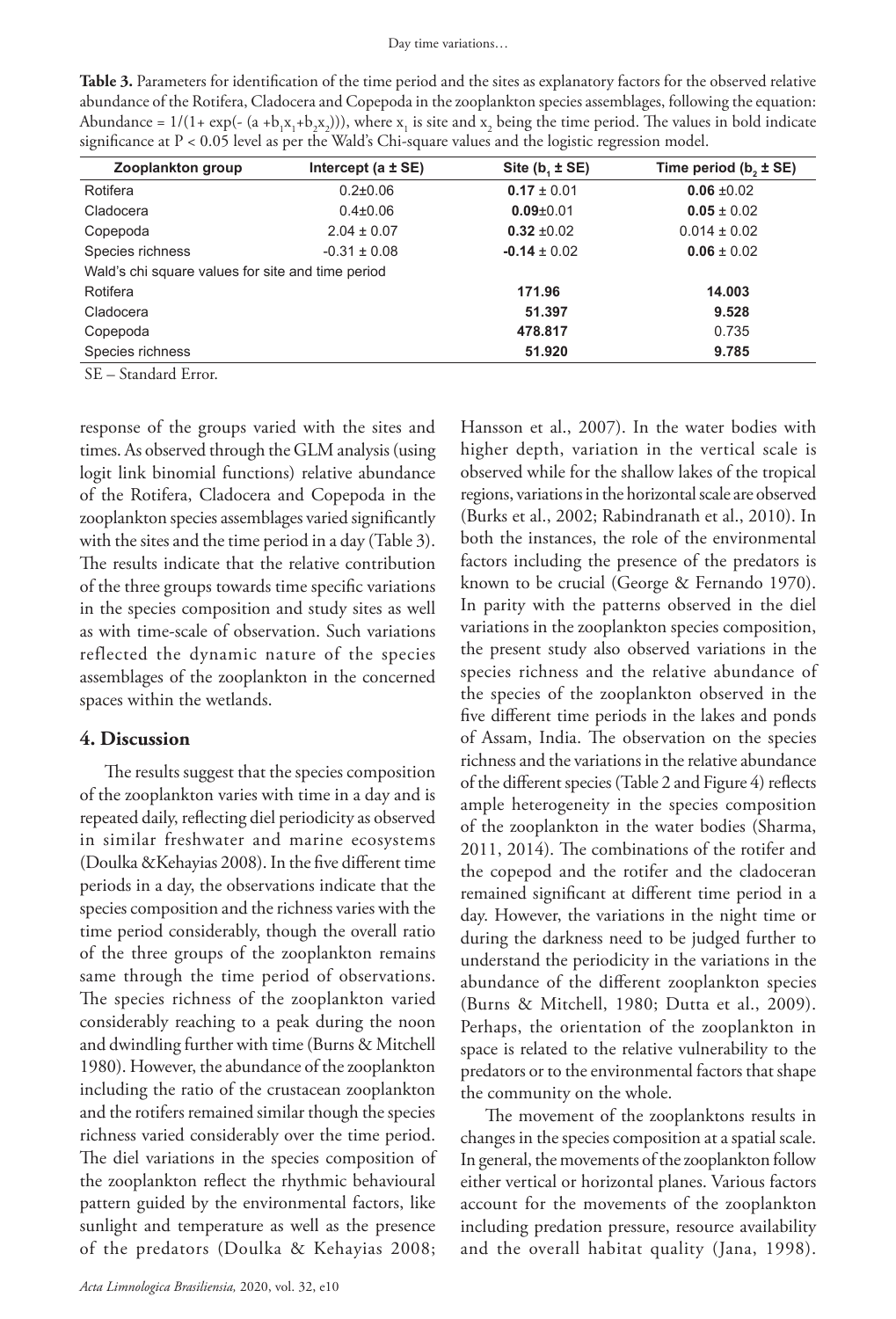However, the determinants or the factors that govern the movement across the horizontal plane or the vertical plane vary with the size and depth of the lake. Thus the movements of the zooplankton realized as a diel periodicity differ between the large lake and small lakes or ponds. In large lakes where the vertical zonation is possible, the water quality including temperature and the nutrients form a vertical gradient, which in turn determines the movements of the zooplankton, particularly those that are vulnerable to predation (Miron et al., 2014). In case of shallow lakes, the movements tend to be horizontal, though the predation effects are more pronounced both in the littoral and the pelagic zones. Further, the shallow lakes have little or lack vertical gradient profound enough to execute movements for the fish and the predators along with the zooplankton species. Possibly, the light penetration and the corresponding movements of the phytoplankton are also a factor in driving the movements of zooplankton in the lakes and ponds in horizontal directions. Considering the movements of the zooplankton along the horizontal scale, the species composition are expected to vary, even at a particular space or site, assuming differences in the species specific preference of the space (Lauridsen et al., 1997). Assuming differences in the preferences of the microhabitat conditions and resources, the movements of zooplankton species are expected to vary, which would be reflected through the relative abundance at that instance (Arcifa et al., 2013). The relative number of species in the zooplankton assemblages varied with time. At the initial time period, the number of species observed was quite less than that of the subsequent time periods for the cladocerans and the rotifers, though the copepod species richness and abundance remained comparable over the time intervals. It may be assumed that multiple factors may have lead to the displacement of the species leading to the changes in the species composition.

Variation in the species composition of the zooplankton in shallow lakes and pond is common with reference to the time period of a day and in course of the seasons in a year. The changes within a short time period are reflection of the plankton movement within the habitat. The diel migration of the zooplankton implies that the interactions among the different groups and the predators vary with time in a day (Picapedra et al., 2015). Spatial occupancy as well as movements of the dependent groups varies according to the changes in the zooplankton species abundance (Lauridsen

&Buenk, 1996). The response to the changing environmental conditions, particularly light availability and the changing turbid conditions of the freshwater bodies like lake and ponds are driving factors for the changes in the spatial occupancy of the zooplankton species (Lampert, 2005). Movement of the zooplankton within the space is also influenced by the presence of the vegetation that acts as a refuge to protect against the predators available in the same habitat (Wojtal et al., 2003). The studies on the diel migration and correlated responses of different groups of zooplankton portray the species specific adaptations to the changing environmental condition. The inference about the diel variations in the present instance was restricted to the major groups of zooplankton instead of assessing the species specific variations. Owing to the paucity of the information on the species specific interactions among the constituent members of the three different groups, the analysis was restricted to the higher taxonomic level. Still the less significant variations in the total copepods with respect to different time period within the day were obvious due to differential contribution of the species constituting the groups resulting in the invariant numbers all through the time period. This is relevant with reference to the predatory nature of the copepods that could thrive irrespective of the available species in the habitats. Further studies incorporating the physical factors and the biotic components that shape the zooplankton community organization may be studied to infer about the heterogeneity of the species composition during different time period in a day with higher precision.

#### **5. Conclusion**

In the freshwater lakes of Assam, India, the species composition of the zooplankton varied significantly with different time periods of a day. Although the pattern remained similar for the rotifers, cladocerans and copepods, the species richness of zooplankton varied significantly, supported by the diversity analysis. A correspondence of high and low abundances of rotifers and cladocerans was characteristic of the species composition of the zooplankton in the study area. The multivariate analysis using species as explanatory variables enabled classification of the different time periods in a day. The variations in the species composition in different time periods of a day suggest that the zooplankton exhibits movements either in horizontal or vertical directions induced by physical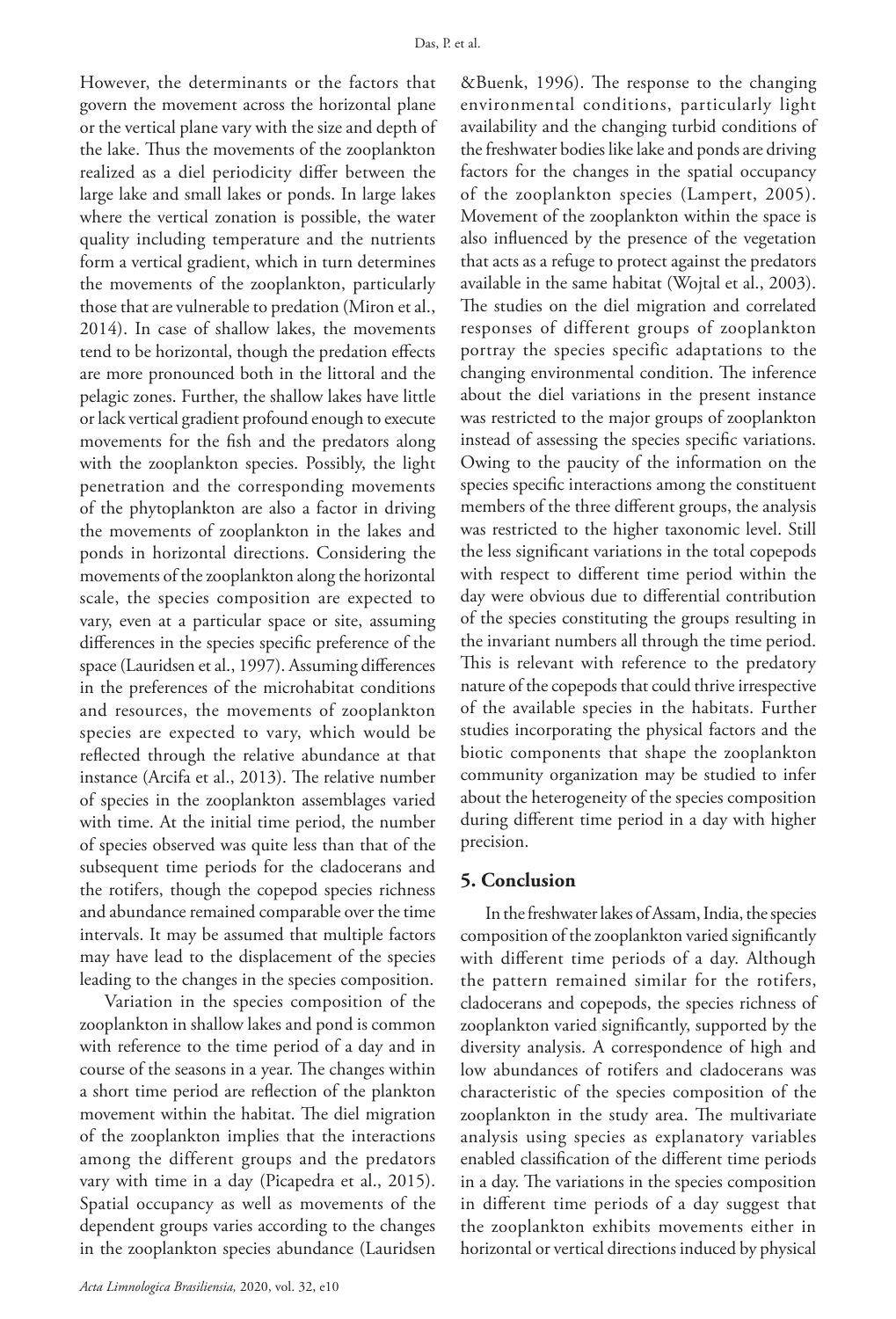and/or biological factors. As a consequence, the combinations of zooplankton varied considerably, reflecting differential fitness values of the organisms. In conjunction with the studies on the diel periodicity of movements of zooplankton, the present study confirms the variations in the zooplankton species composition over time and being repeated following diel periodicity.

### **Acknowledgements**

The authors are grateful to the respective Heads, Department of Zoology, Assam University, Silchar, Assam, and University of Calcutta, Kolkata, India for the facilities provided, including DST-FIST, Government of India. The authors, namely, Papia Das, Sulata Kar and Uma Das, acknowledge the financial assistance provided by UGC, India in carrying out the work.

## **References**

- ADDINSOFT. *AddinsoftSarl. XLSTAT software, version 9.0*.Paris: ADDINSOFT, 2010.
- ALTINDAG, A., YIGIT, S. and ERGONOL, M.B.The zooplankton community of Lake Mogan, Turkey. *Journal of Freshwater Ecology*, 2007, 22(4), 709- 711. http://dx.doi.org/10.1080/02705060.2007.9 664832.
- AMERICAN PUBLIC HEALTH ASSOCIATION – APHA. *Standard methods for the examination of water and wastewater*. 20th ed. Washington: APHA/ AWWA, 2005.
- ARCIFA, M.S., BUNIOTO, T.C., PERTICARRARI, A. and MINTO, W. J. Diel horizontal distribution of microcrustaceans and predators throughout a year in a shallow neotropical lake.*Brazilian Journal of Biology = RevistaBrasileira de Biologia*, 2013, 73(1), 103-114. http://dx.doi.org/10.1590/S1519- 69842013000100012. PMid:23644793.
- BATTISH, S. K. *Freshwater Zooplankton of India*.New Delhi: Oxford & IBH Publishing Co. Pvt. Ltd, 1992.
- BRAGHIN, L.D.S.M., SIMÕES, N.R. and BONECKER, C.C. Hierarchical effects of local factors on zooplankton species diversity.*Inland Waters*, 2016, 6(4), 645-654. http://dx.doi.org/10.1080/IW-6.4.919.
- BURKS, R.L., LODGE, D.M., JEPPESEN, E. and LAURIDSEN, T.L. Diel horizontal migration of zooplankton: costs and benefits of inhabiting the littoral.*Freshwater Biology*, 2002, 47(3), 343-365. http://dx.doi.org/10.1046/j.1365- 2427.2002.00824.x.
- BURNS, C.W. and MITCHELL, S.F. Seasonal succession and vertical distribution of zooplankton in Lake Hayes and Lake Johnson.*New Zealand Journal of Marine and Freshwater Research*, 1980, 14(2),

189-204. http://dx.doi.org/10.1080/00288330.19 80.9515860.

- DE'ATH, G. and FABRICIUS, K.E. Classification and regression trees: A powerful yet simple technique for ecological data analysis.*Ecology*, 2000, 81(11), 3178-3192. http://dx.doi.org/10.1890/0012- 9658(2000)081[3178:CARTAP]2.0.CO;2.
- DOULKA, E. and KEHAYIAS, G. Spatial and temporal distribution of zooplankton in Lake Trichonis, Greece. *Journal of Natural History*, 2008, 42(5-8), 575-595. http://dx.doi.org/10.1080/00222930701835555.
- DUTTA, T.K., PAHARI, P.R. and BHATTACHARYA, T. Diel variation and the effect of starvation on Amylase activity of *Heliodiaptomus cinctus* (Gurney), (Crustacea: Copepoda: Calanoida).*Biological Rhythm Research*, 2009, 40(3), 249-255. http://dx.doi. org/10.1080/09291010802402196.
- EDMONDSON, W.T. *Freshwater biology*. 2nd ed. New York: John Wiley & Sons, 1959.
- EVANS, J.H. Spatial and seasonal succession and vertical distribution of phytoplankton in an African rift valley lake (L. Albert, Uganda, Zaire). *Hydrobiologia*, 1997, 354(1/3), 1-16. http://dx.doi. org/10.1023/A:1003026415788.
- GEORGE, D.G. and HEANEY, S.I. Factors influencing the spatial distribution of phytoplankton in a small productive lake.*Journal of Ecology*, 1978, 66(1), 133- 155. http://dx.doi.org/10.2307/2259185.
- GEORGE, M.G. and FERNANDO, C.H. Diurnal migration in three species of rotifers in sunfish lake, Ontario.*Limnology and Oceanography*, 1970, 15(2), 218-223. http://dx.doi.org/10.4319/ lo.1970.15.2.0218.
- HANSSON, L.-A., BECARES, E., FERNÁNDEZ-ALÁEZ, M., FERNÁNDEZ-ALÁEZ, C., KAIRESALO, T., ROSA MIRACLE, M., ROMO, S., STEPHEN, D., VAKKILAINEN, K., VAN DE BUND, W., VAN DONK, E., BALAYLA, D. and MOSS, B. Relaxed circadian rhythm in zooplankton along a latitudinal gradient.*Oikos*, 2007, 116(4), 585-591. http://dx.doi.org/10.1111/j.0030- 1299.2007.15754.x.
- HAYS, G.C. A review of the adaptive significance and ecosystem consequences of zooplankton diel vertical migrations.*Hydrobiologia*, 2003, 503(1-3), 163-170. http://dx.doi.org/10.1023/ B:HYDR.0000008476.23617.b0.
- JANA, B.B. State-of-the-art of lakes in India: an overview. *Archiv für Hydrobiologie*, 1998, 121, 1-89. Supplement.
- LAMPERT, W. Vertical distribution of zooplankton: density dependence and evidence and evidence for an ideal free distribution with costs.*BMC Biology*, 2005, 10, 3-10. PMid:15813974.
- LAURIDSEN, T.L. and BUENK, I. Diel changes in the horizontal distribution of zooplankton in two